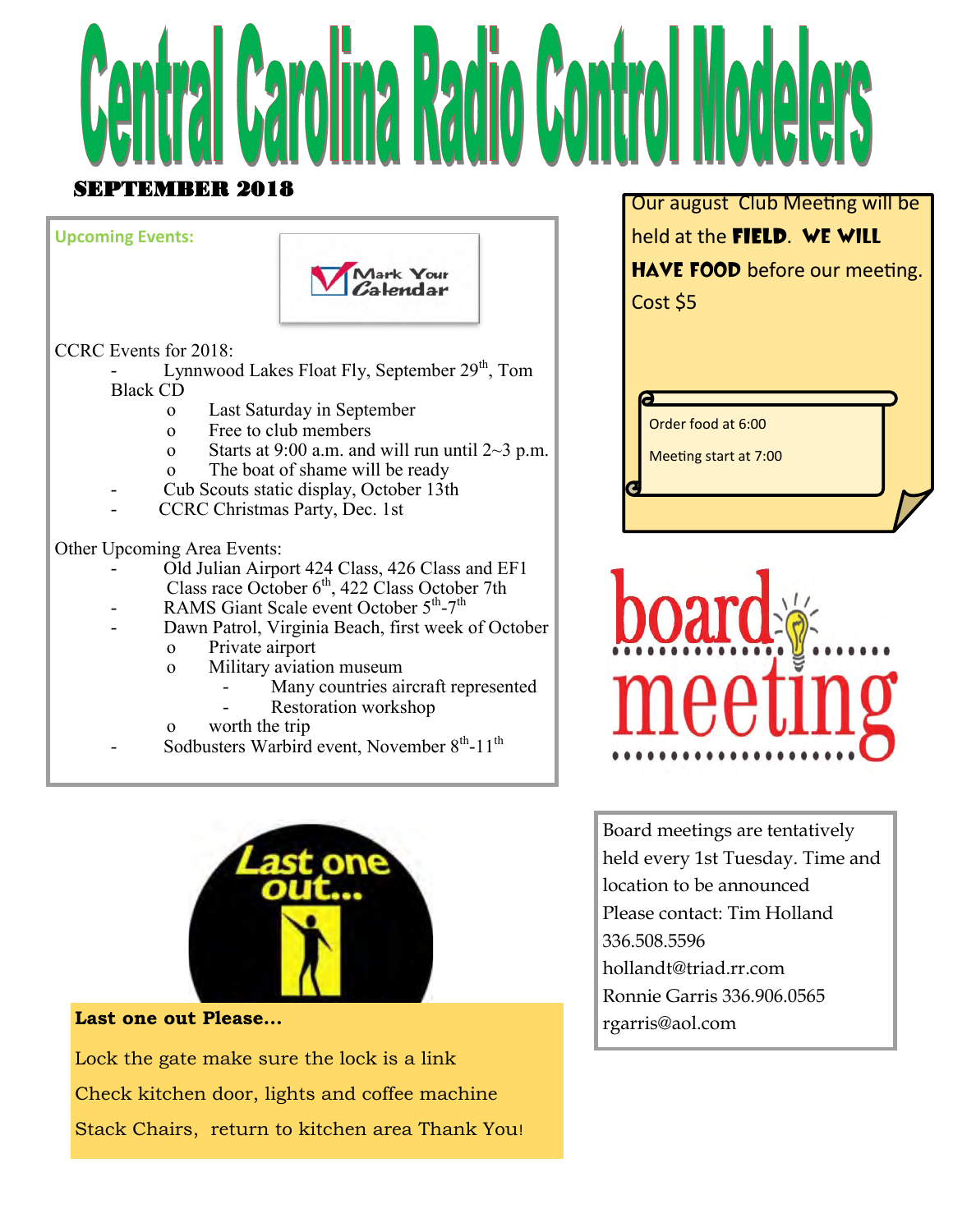# What's Going<br>On At the Flying Field





Another two bites the dust sad day for Joe and David









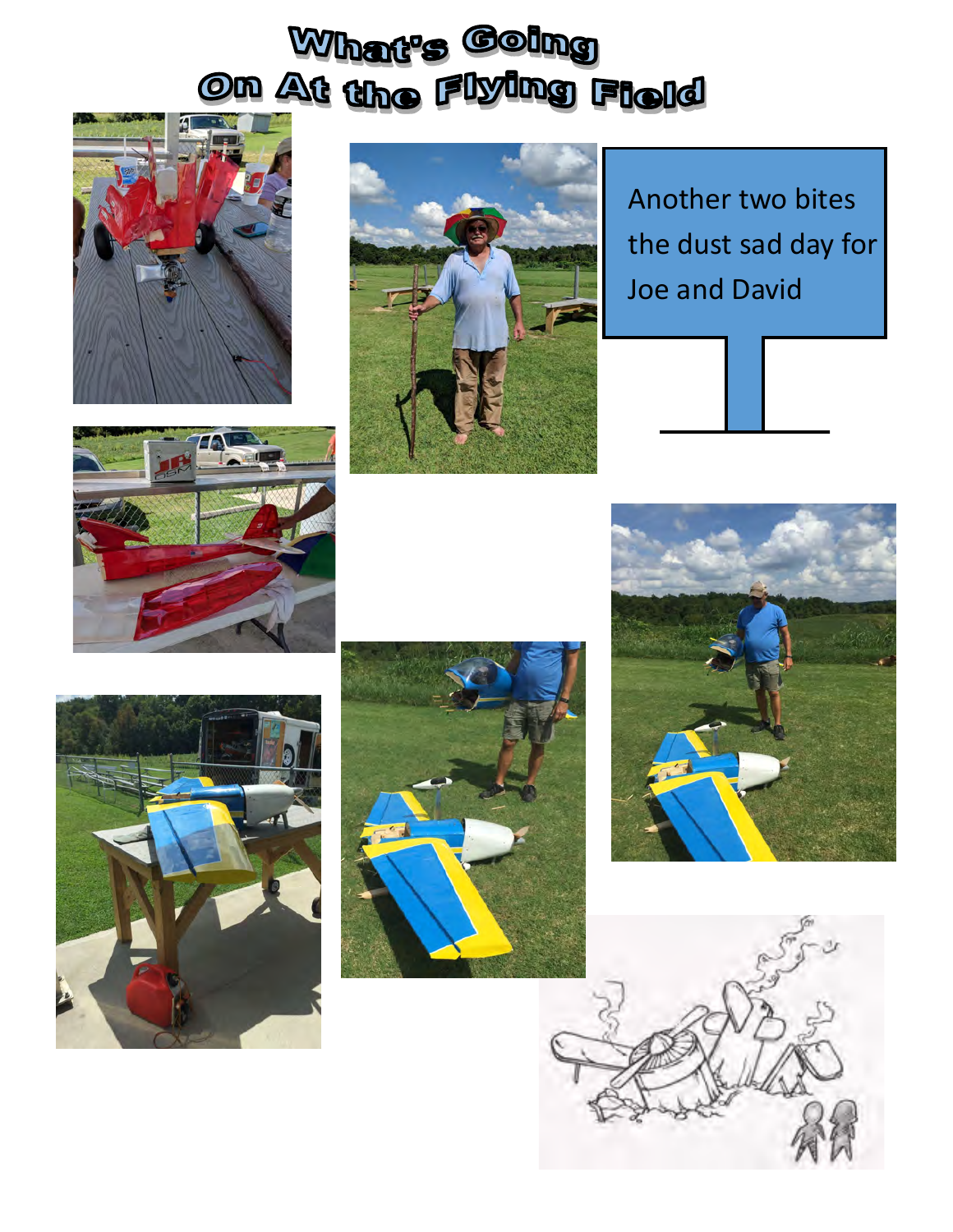## Saturday September 22nd Oldies Goldies Fun Fly, Cubs, Classics and Antiques